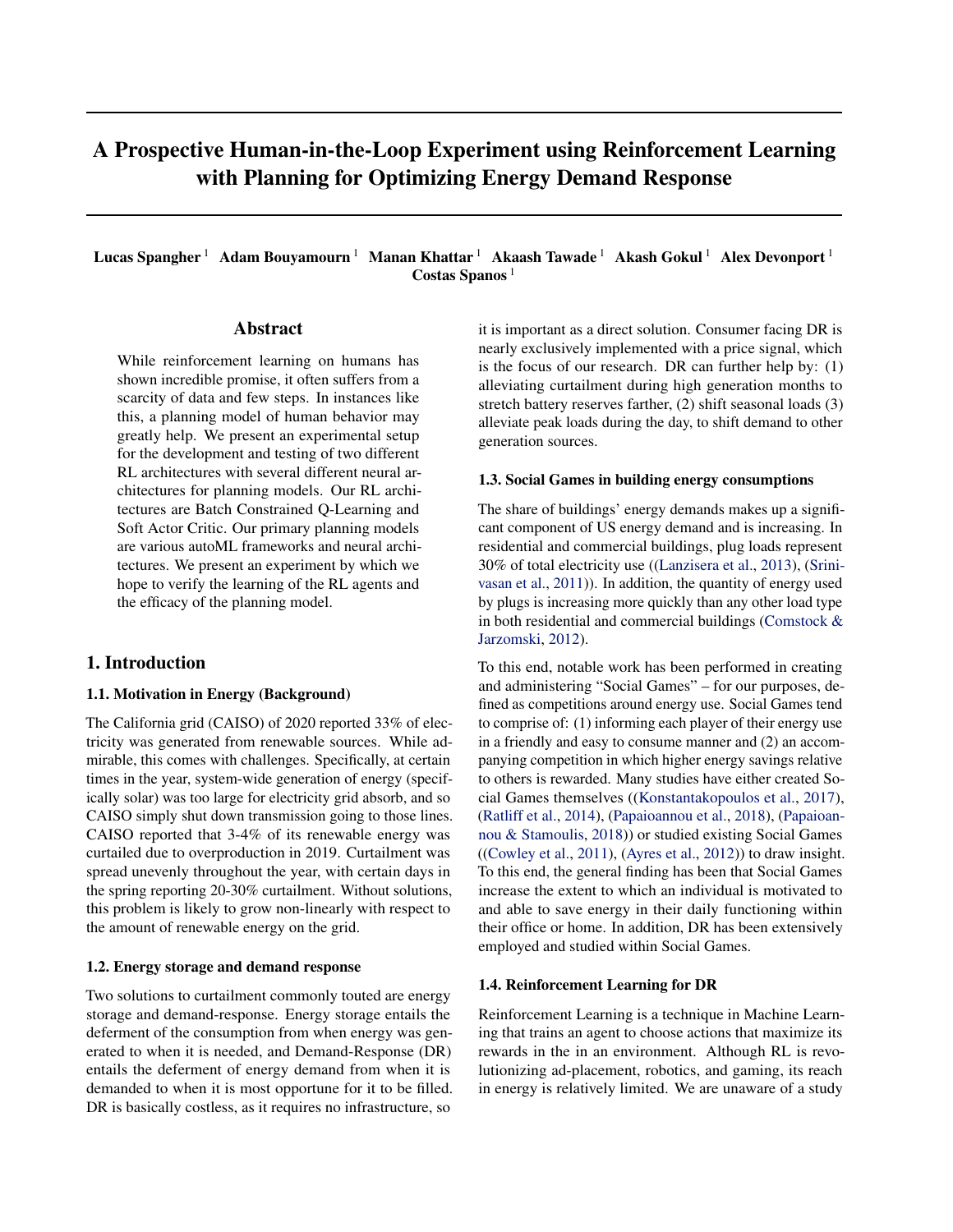

Figure 1. Diagram describing the flow of information in our experiment.

that attempts to aim a reinforcement learner at a DR price signal within a Social Game framework. Therefore, we aim to reproduce a Social Game experiment and quantify the difference in demand response from a variety of RL and RL augmentation techniques.

#### 1.5. Paper Outline

This paper is intended to explain two scopes of work: the RL architecture and planning model search. We intend to give emphasis to the planning model search and de-emphasize the explanation of the RL techniques; for a full treatment of the RL component please see [\(Spangher et al.,](#page-8-0) [2020\)](#page-8-0). In Section 2, we will briefly describe the two RL architectures that we adapted and fine-tuned. We will then describe the planning models. After this, we will detail the reward specification and simulation that the first two items will be testing in. In Section 3, "Simulated Results", we will show results from the simulation that we use to argue success or failure for the experiment. In Section 4, we will describe the prospective experimental timeline, which will help the reader understand how we intend to actually the RL architectures "in the wild."

# 2. Methods

For a quick overview on the proposed experiment/simulation, please see figure 1. We will describe each of the boxes drawn in this flow chart in detail.

### 2.1. Reinforcement Learning techniques

Reinforcement Learning as a general technique came out of the physical simulators and computer gaming – arenas that are data rich in measurements and rewards. They might have access to many steps with millions of iterations to try various trajectories. We are dealing with a different scenario – so-called human-in-the-loop learning, where each step in the world is a day and data is very costly to attain.

As such, we need to consider off-policy RL: policies that

do not rely solely on interactions with the environment, but with stored data that can be reused, with older data from other experiments, and with intelligent extrapolations. We describe three architectures that we are considering below.

### 2.1.1. BATCH CONSTRAINED Q LEARNING (BCQL)

Q Learning is an model-free method of RL in which an agent learns Q-functions associated with each state, action pair. The prediction model serves to predict the reward the agent would obtain from each, and then picks the action corresponding to the maximum Q-value at each step. This is fundamental when you do not have the transition probabilities (i.e. you don't have an underlying dynamics model of the situation.)

In BCQL, the goal is to train the policy offline, but constrain the agent's actions to within the data distribution of the batch [\(Le et al.,](#page-7-0) [2019\)](#page-7-0). It uses Actor, Critic, and Deterministic Policy Gradient (DPG) to guide the learning, collecting pairs of states and actions in a replay buffer. It uses this replay buffer to train a variational auto-encoder (VAE), meaning it maps state action pairs down to a smaller latent space that it is able to search efficiently with the few actions. For this reason, we hypothesize that it would be good for small sample learning. It uses VAE actions with soft clipped double Q learning to get target values and train the critic. A soft clipped double Q-learning means using two Q networks to estimate the critic function by overIighting the smaller Q value, i.e.

$$
Q_C = .75 * (min(Q_1, Q_2)) + .25 * (max(Q_1, Q_2))
$$

Then, we generate and use the actions and the critic to calculate DPG and train the actor. Our BCQL agent emits a 10-dim points vector, each output a discrete integer value between 0 and 10.

# 2.1.2. SOFT ACTOR CRITIC (SAC) V2

In traditional Actor Critic, we employ a form of Q learning with two different prediction networks. One network, the the "Critic", predicts the Q-value of the state and actions that are sampled from the policy distribution, whereas the "Actor" updates the policy distribution with critic's estimate (which functions as a gradient step.)

The SAC is an extension of the traditional Actor Critic to a continuous output space, with some improvements to function in an off-policy way [\(Haarnoja et al.,](#page-7-0) [2018\)](#page-7-0). Now, the actor updates the policy distribution with entropy as a regularizing term. maximizing the reward while taking the most "random" step possible. This makes the actions sampled along the trajectory cover the most ground possible, essentially exploring the space more effectively. Our SAC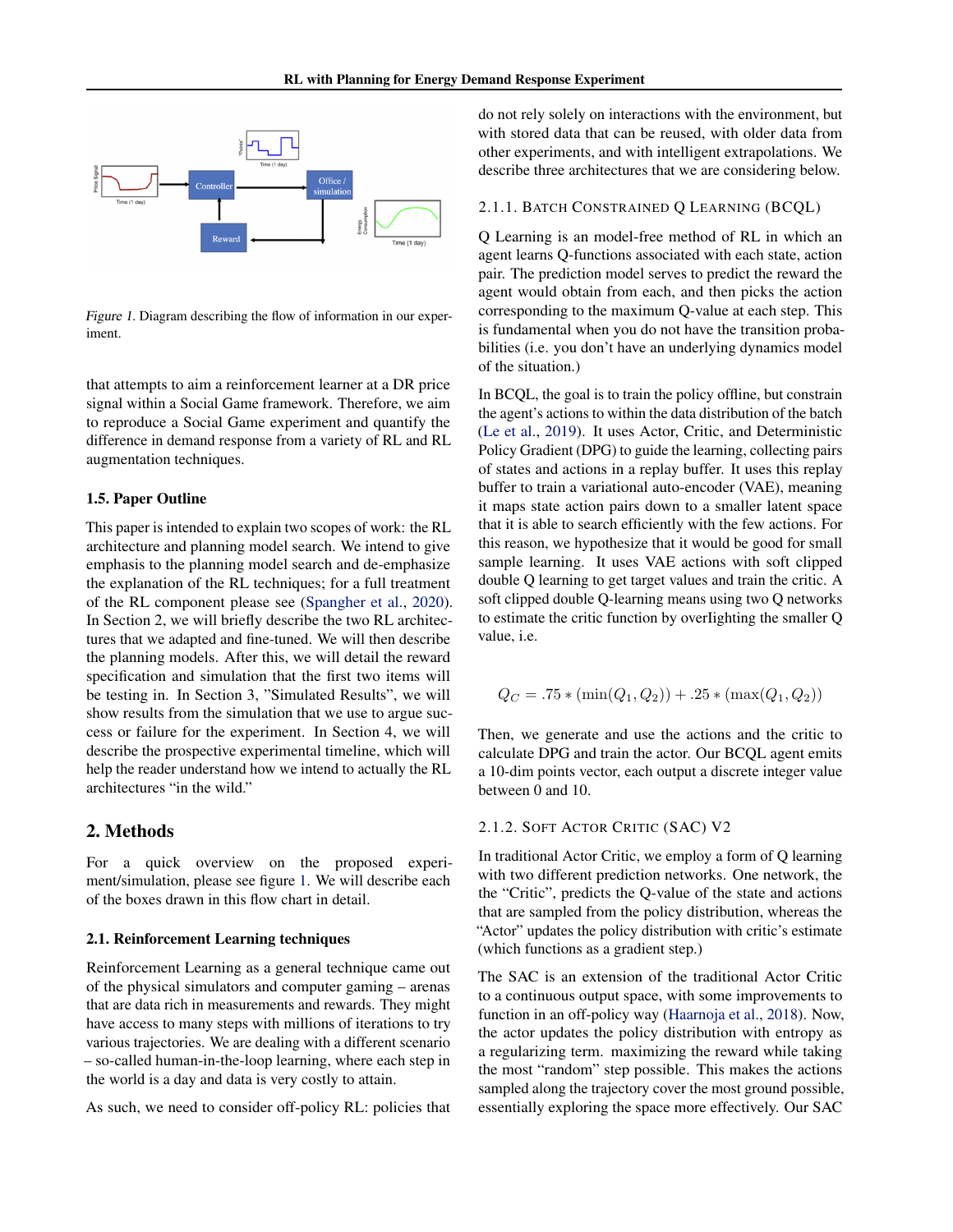V2 emits a 10-dim points vector, each output a continuous value between 0 and 10.

### 2.1.3. ADDITIONAL TECHNIQUE: OVERTRAINING

In addition to a more routine hyperparameter search, we would like to explore the effect of "overtraining" on the performance of the agent. Here, we will train the agent for successively more iterations before taking steps in the environment. As each time step is important in the training of our agent, we will use the action that produced the minimum reward in the environment. We will apply this technique to all architectures to improve performance.

# 2.2. Planning models: improving RL agent's data efficiency

Although the algorithms that we describe above are important advances in RL for efficient data, we still are concerned that a lack of steps within the environment will hinder any algorithm from effectively learning. We propose a way to address this: planning.

Constructing a good model for human behavior in the office – and specifically response to points – could provide a way for the algorithm to explore more than it could by interfacing with just the world. Each night, the agent will have stepped once in the real world and the planning model will train with an extra observation, but after the planning model updates, the agent can then train thousands of times on the updated model, essentially exploring many more points values.

To this end, we propose different planning models. Each model is made and trained on a simulated dataset of 5 years worth of energy and points data. The predictors, i.e. the explanatory variables parameters are the following:

- Hour, 8h through 18h, modeling a normal length of workday in Singapore.
- Date, i.e. the calendar date stretching back to 2018.
- Day of week, i.e. a 5 category variable for the week day's name
- Points, a daily price signal generated throughout the day. For the purpose of this pre-experiment dataset, we used the point signal generated by the Soft Actor Critic V2 agent.
- Vicarious learning, i.e. the effect of the actions of others around the player. This is defined per timestep  $t$ as the sum of the energy use of people at the player's workstation:  $\left(\frac{\sum_{p \in W} E}{\sum_{p \in W} 1}\right)$  where W is the player's workstation.
- Out of Office indicator, i.e. a 1 if the player is in the office or 0 if the player is out of the office. This is

sensed through a wifi enabled occupancy detection mechanism detailed in [\(Zou et al.\)](#page-8-0).

- Out of Game Baseline Energy, i.e. the average energy consumption in the past, defined per hour  $h \in$  day of week  $d \in \{$ Mon, Tues, wed, Thurs, Fri $\}$  as the average of three of the same  $h \in d$  of the three week period *before* the Social Game started.
- In Game Basline, i.e. the average energy consumption in the past, defined as above, for the three week period before the value being queried.
- Email frequency, i.e. the time since an email was sent reminding the players of the points that they are to play with throughout the day
- Points, i.e. the intervention from the agent.

We faced some difficult design decisions in how to build signal into this variable, given all the parameters are synthetic. Ultimately, we compute energy, the direct output response, with the direct points-to-energy response detailed in Section 2.4.1, and we add on top of it: draws from  $\mathcal{N}(\mu, \sigma)$ where  $\sigma$  is 10 throughout, and  $\mu$  is for each parameters: is one-tenth the value of vicarious learning, -100 \* Out of office indicator, one twentieth the values of both baselines, and -10 \* email frequency. We also include a "latent work state": we assume that each person has a certain amount of intense work to do each day which corresponds to a greater, but finite pool of additional energy. We draw the value of this from a  $\mathcal{N}(100, 10)$  and then sample from a bernouli to decide whether to distribute this randomly in either the morning hours or the afternoon hours.

We will explain our attempts to fit data to this in the results.

# 2.2.1. GPYOPT LSTM SEARCH

There are numerous out-of-the-box automated network search packages for Python, and GPyOpt [\(Knudde et al.,](#page-7-0) [2017\)](#page-7-0) is a promising one that uses Bayesian Optimization to arrive at optimal network parameter configurations. We ran a GPyOpt function optimizing over network size, epocs, batch size, number of timesteps, number of LSTM layers, and validation split. The operation was allowed to run over 100 iterations, and the best performing model was kept for evaluation.

# 2.2.2. GENETICALLY OPTIMIZED HYBRID HARD/SOFT ATTENTION BASED LSTM

While recurrent networks have long held tration in language and audio processing communities, the addition of "attention" Iights as a trainable input and output has revolutionized the success of various LSTM in applications. As presented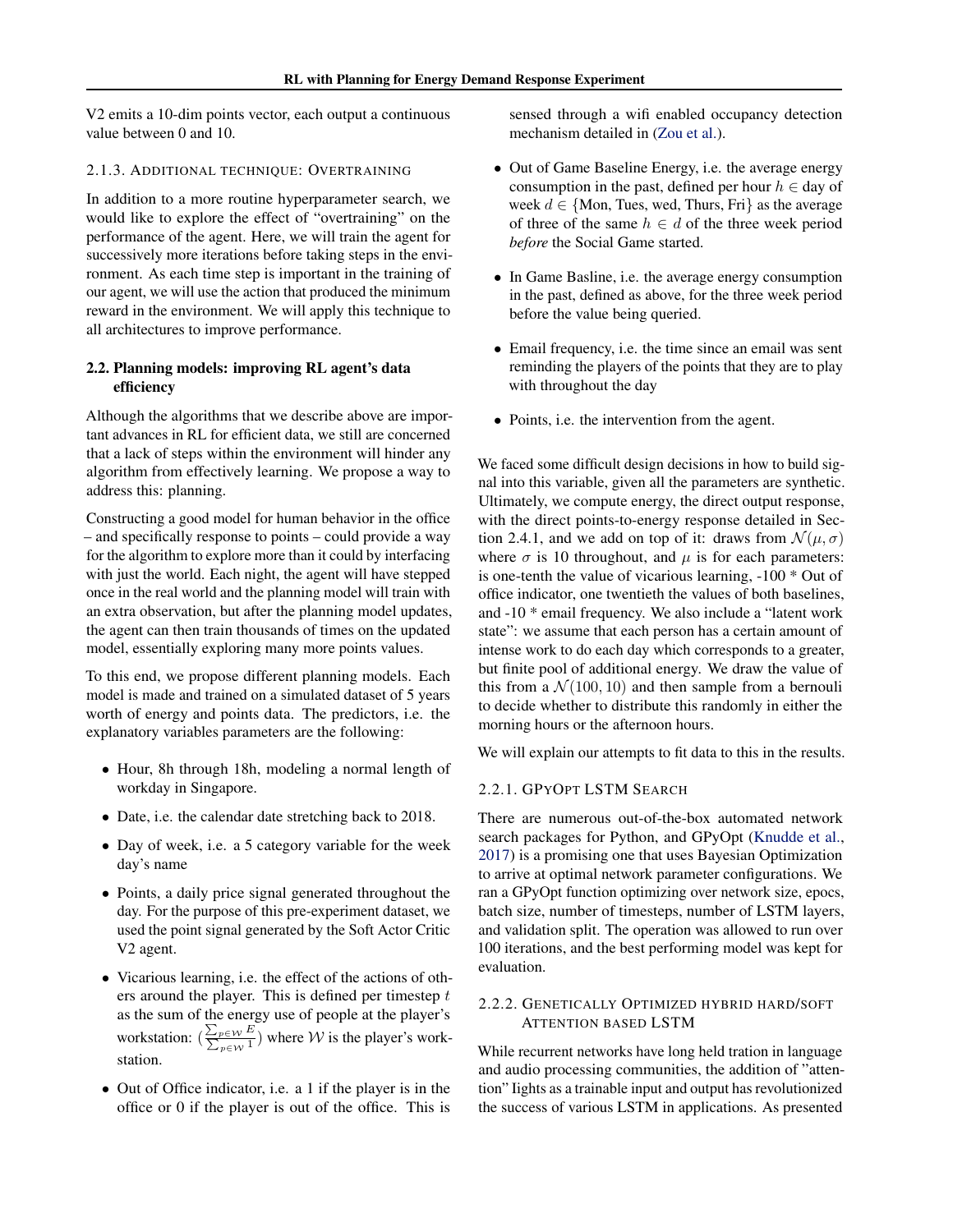in class, soft attention (where Iights over input are continuous between 0 and 1) is currently favored over hard attention (where weights are either 0 or 1) as the derivatives are illbehaved, so it may be outputted by the LSTM itself. HoIver, this technique has been criticized for requiring more training data than other methods of resolving the attention [\(Fernando](#page-7-0) [et al.,](#page-7-0) [2018\)](#page-7-0). In addition, unlike hard attention, the accuracy of soft attention is subject to the assumption that the Iighted average is a good representation for the area of attention.

To address these, we propose a "hybrid" approach combining hard and soft attention outside network training: adding an optimization layer on top of a vanilla LSTM to deal with the Iights directly. We formulate it in terms of a genetic algorithm: an optimization technique that is loosely based on evolutionary principles. Our genetic algorithm uses the following mechanisms:

- Binary encoding: we encode the attention lights into a binary string of twice the length of the time lag that the LSTM considers, allowing each value to take on six decimal values between 0 and 1. Each encoding becomes an "individual" and undergoes one training iteration in the test.
- Litter: Train the network for each of 10 individuals in one "generation", or "litter". Retain the highest performing 4 individuals as measured by root mean square error (RMSE).
- Mating: take the highest 4 performing individuals and mate them pairwise. Each mating samples a random integer between 0 and their lengths; at this point, produce individuals who cross over.
- Mutation: for 4 of the individuals each turn, sample random indices to switch to simulate genetic mutation.

We coded the EA-LSTM using Keras to optimize a bi-layer LSTM of hidden state 128, batch size 1024 and epoch 50 and auto-regressive lag of 18 in all variables, explanatory and response. We performed most of the neural training on Savio-GPUs, a high performance computing cluster available to the Berkeley computing community.

Our idea loosely draws from [\(Li et al.,](#page-7-0) [2019\)](#page-7-0), who perform this mostly for different kinds of data and do not provide a codebase. However, it is substantially different to warrant individual merit. Implementing it required considerable time, effort, and coding.

# 2.2.3. LSTM RECURRENT NEURAL NETWORKS

We compare the Attention-based network to vanilla LSTM for quantification of the difference in output. The vanilla LSTM is comparable to the base LSTM in all aspects: it is implemented in Keras, with hidden state 128, batch size 1024 and epoch 50 and auto-regressive lag of 18 in all variables.

### 2.2.4. AUTOKERAS STRUCTURED REGRESSOR

AutoKeras [\(Jin et al.,](#page-7-0) [2019\)](#page-7-0) is another AutoML package that, like GPyOpt, uses Bayesian optimization to guide a network architecture search. The framework further uses a tree-structured acquisition function to efficiently explore the search space. We ran a vanilla structured neural regression on the test data, allowing it to run for a maximum of 1000 iterations with early stopping on network training. Although all networks were allowed to train for 1000 epochs, due to early stopping they generally halted training by 60-70 epochs.

# 2.2.5. FOURIER PREDICTION

We are interested in exploring Fourier Analysis and spectral decomposition. As far as we can tell, serious work has not yet been done in incorporating Fast-Fourier-transorms *within* the inner layers of a neural network; the closest is [\(Mishra et al.,](#page-7-0) [2020\)](#page-7-0), who present a method applied to windturbine prediction to incorporate fourier signal as an input into a neural network. Here, we present the results of a Fourier Analysis that will mimic the first component of the paper. It is our future intention to use this as a predictor in the neural net as they suggest.

Here, we perform and present a fast fourier transform to decompose the Energy signal into frequency components. We then take the 5 frequency components with the highest magnitudes and formulate a item cosine series with each of these frequencies as a component. We will use the output directly as a prediction for energy.

# 2.2.6. BASELINE MODEL: ORDINARY LEAST - SQUARES REGRESSION AND AUTOREGRESSION

In developing these more complex models, we endeavor to also provide have baseline models to compare against. To this end, we propose a brief search into linear regression models. Our best linear regressions, which we will present in the results, consisted of the following:  $y_t \sim \vec{u}_t$ , where  $y_t$  is the energy at time t and  $\vec{u}_t$  is the vector of exogenous variables at time t. We searched various degrees of autocorrelation, but found that (for hour  $i$ ) the previous hour (i.e.  $i - 1$ ) and the same hour in the previous day (i.e.  $i - 24$ ) were most strongly autocorrrelated, any inclusion of previous time steps worsened the outcome. Therefore, we omit the others to save both on paper space and our readers' brain space.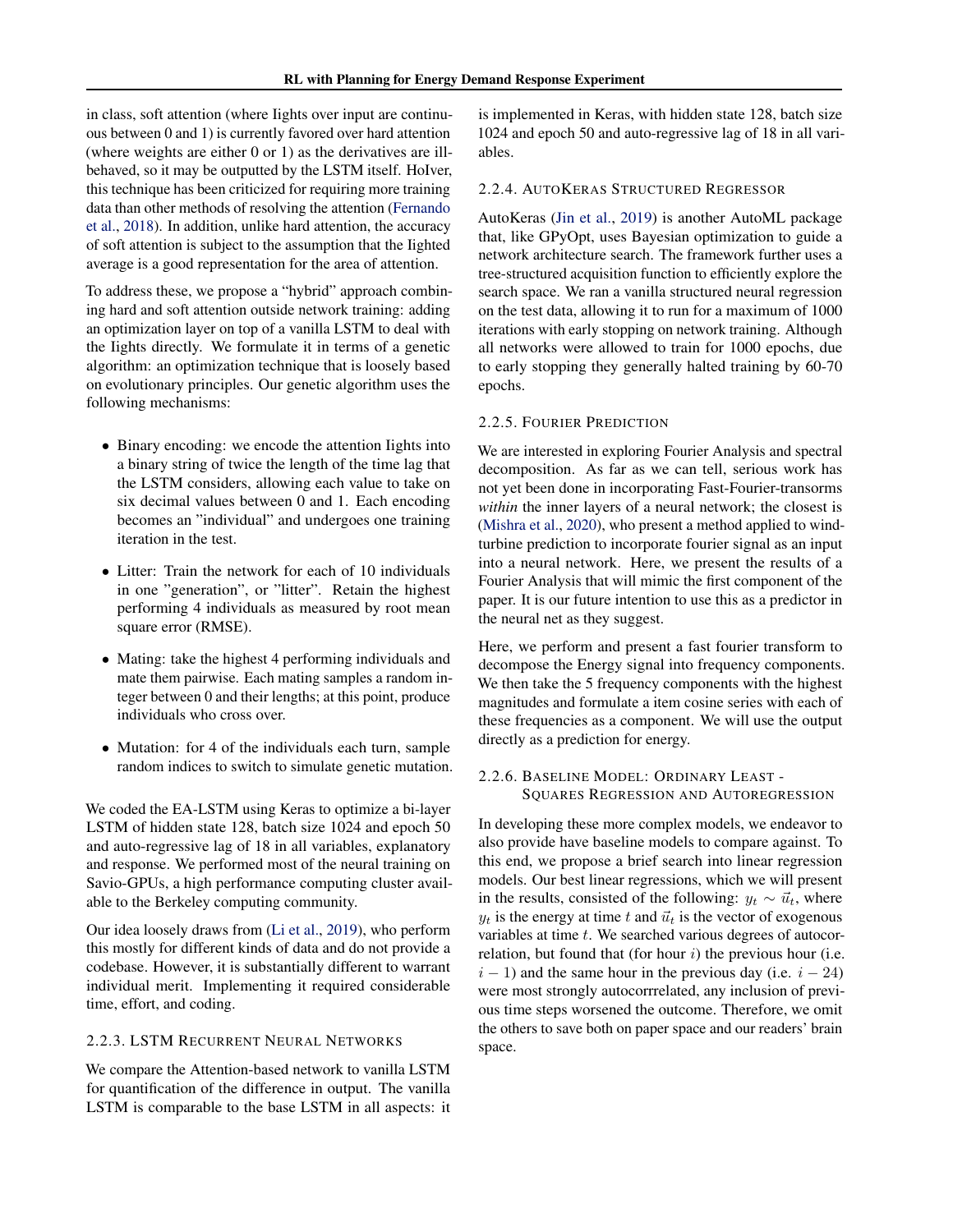#### 2.3. Reward

All agent use the same reward calculation. This reward is defined as the difference between the day's total cost of energy and the ideal cost of energy. The ideal cost of energy is obtained using a simple convex optimization. If  $\overrightarrow{d}$  are the actual demand of energy computed for the day,  $\vec{q}$  is the vector of the grid prices for the day,  $E$  is the total amount of energy, and  $d_{min}$ ,  $d_{max}$  are 5% and 95% values of energy observed over the past year, then the ideal demands are calculated with the following optimization:

$$
d^* = \min_{d} \quad d^T g
$$
  
s.t. 
$$
\sum_{t=0}^{10} d = E
$$

$$
d_{min} < d < d_{max}
$$

Then, the reward becomes:

$$
R(d) = \frac{d^{*T}g - d^Tg}{d^{*T}g}
$$

I.e. taking the difference and scaling by the total ideal cost to normalize the outcome.

#### 2.4. Simulation design

In order to test the aforementioned techniques, we will use a simulation that can provide some level of insight into the superiority of some methods over others. We define three deterministic responses to points, and populate our office with an equal mixture "people" who exhibit each response type. We will describe the linear response here and then refer the reader to [\(Spangher et al.,](#page-8-0) [2020\)](#page-8-0) for definition of sinusoidal and threshold exponential response, as they are simple variations of the linear response.

In the Linear response, we define a very simple person who decreases their energy consumption linearly below a baseline with respect to points given. Therefore, if  $b_t$  is the baseline energy consumption consumed at time  $t$  and  $p_t$ are the points given, the energy demand d is  $d_t = b_t - p_t$ , clipped at  $d_{min}$  and  $d_{max}$  as defined in Section 2.3.

# 3. Simulated Results

### 3.1. RL Architectures

### 3.1.1. BCQL

In the RL architecture front, we report limited success with BCQL. Trained over a thirty day period, we see limited evidence that BCQL can learn, and it seems to exhibit little exploration; indeed, the reward seems to be largely con-



Figure 2. Learning rate of the BCQL algorithm, trained over 3000 iterations.





Figure 3. One example run of SAC V2 with threshold exponential response.

strained to a small bit of the range. Please see Figure 2.

#### 3.1.2. SAC

However, SAC V2 appears to be performing better. We report that it generally appears to learn across the three deterministic responses. Please see Fig 3 for a learning curve that exhibits some of the basic properties of a good learning curve: it spends time in the beginning exploring a large part of the domain, which then helps it improve. Interestingly, it tightens its search as it believes it has found an optimum; this turns out to be a local optimum and it breaks into newer parts of the domain, at which point it converges to 0, or near perfect match to the ideal demands.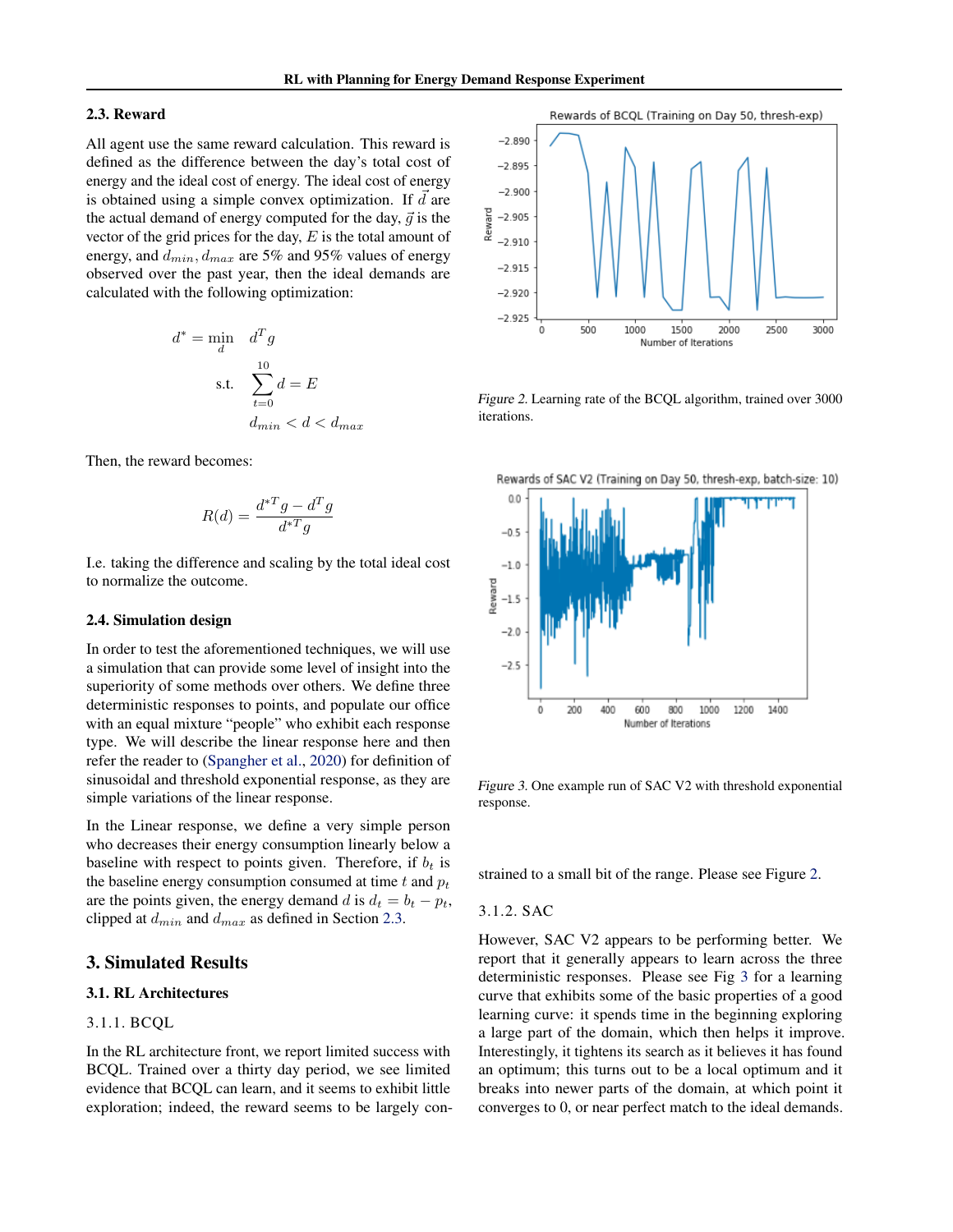



Figure 4. A summary of ten runs of the SAC V2 in an overtraining example. Here, we plot the middle green line as an average and the dotted lines as the minimum and maximum rewards noted in the runs.

| Model                                 | <b>RMSE</b> |
|---------------------------------------|-------------|
| <b>GPyOpt LSTM</b>                    | 28          |
| Genetic attention LSTM                | 30          |
| Vanilla LSTM                          | 31          |
| <b>AutoKeras Structured Regressor</b> | 50          |
| <b>Fourier Prediction</b>             | 100         |
| Regression                            | 100         |

Table 1. Summary of results for the four planning models. (a) Refers to the synthetic Energy (a), which is the energy with several signals built in to it additively, whereas (b) refers to the synthetic Energy (b), which is the energy with additive signals as well as a latent state.

### 3.1.3. OVERTRAINING RESULTS

We believe that overtraining holds some promise in helping the RL policies train better. Although we noted general improvements to models following the implementation of more overtraining, we sought to formalize this on one of forerunners of the RL search. We present a summary of multiple training runs presented in figure 4 on the SAC of the threshold exponential response. The experiment seems to indicate that the region of 40 to 60 overtraining runs helps to produce a uniformly more positive reward in SAC on the threshold exponential response.

### 3.2. Planning models

Here we present the results of each individual planning model. In summary, please see the RMSE values reported in Table 1.

| Parameter               | Value |
|-------------------------|-------|
| <b>Validation Split</b> |       |
| Network Size            | 512   |
| Epochs                  | 10    |
| <b>Batch Size</b>       | 100   |
| Timesteps               | 40    |
| Number of LSTM Layers   | 7     |

Table 2. Optimal parameters after GPyOpt fitting completed.

#### 3.2.1. GPYOPT LSTM

The GPyOpt LSTM produced the best RMSE of any model that we evaluated. The parameters of the optimal LSTM can be seen in Table 2.

### 3.2.2. GENETIC ATTENTION LSTM

For the attention LSTM, the genetic search drove a general improvement, which we noted was largely trending in the right directions.

The parameter with the greatest success was which, decoded, is an attention vector of [0.75, 0.51, 0.87, 0.05, 0.1, 0.27, 0.68, 0.83, 0.73, 0.73, 0.95, 0.67, 0.68, 0.79, 0.16, 1.0, 0.81, 0.79]. The orientation of this

vector is: left to right, further in time to closer in time. Therefore, this implies that the attention of the net is optimized when it's directed to the timesteps that are largely closer to it, with some exceptions.

Overall the best RMSE was 30, a slight improvement to vanilla LSTM, but not one that justifies the large computational expense.

#### 3.2.3. VANILLA LSTM

The Vanilla LSTM had a relatively high success. It trained in a small amount of time, and produced a relatively low RMSE of 31.

Please see figure [5](#page-6-0) of sample predictions.

# 3.2.4. AUTOKERAS STRUCTURED REGRESSOR

The AutoKeras Structured Regressor was surprisingly ineffective given the success of the other neural methods. It returned an RMSE of 50. One possible reason for the lack of performance was the structure of the nets as being simple feed-forward networks. While the algorithm was able to push down the RMSE in successive iterations, they were not able to match the LSTMs for dealing with the time series.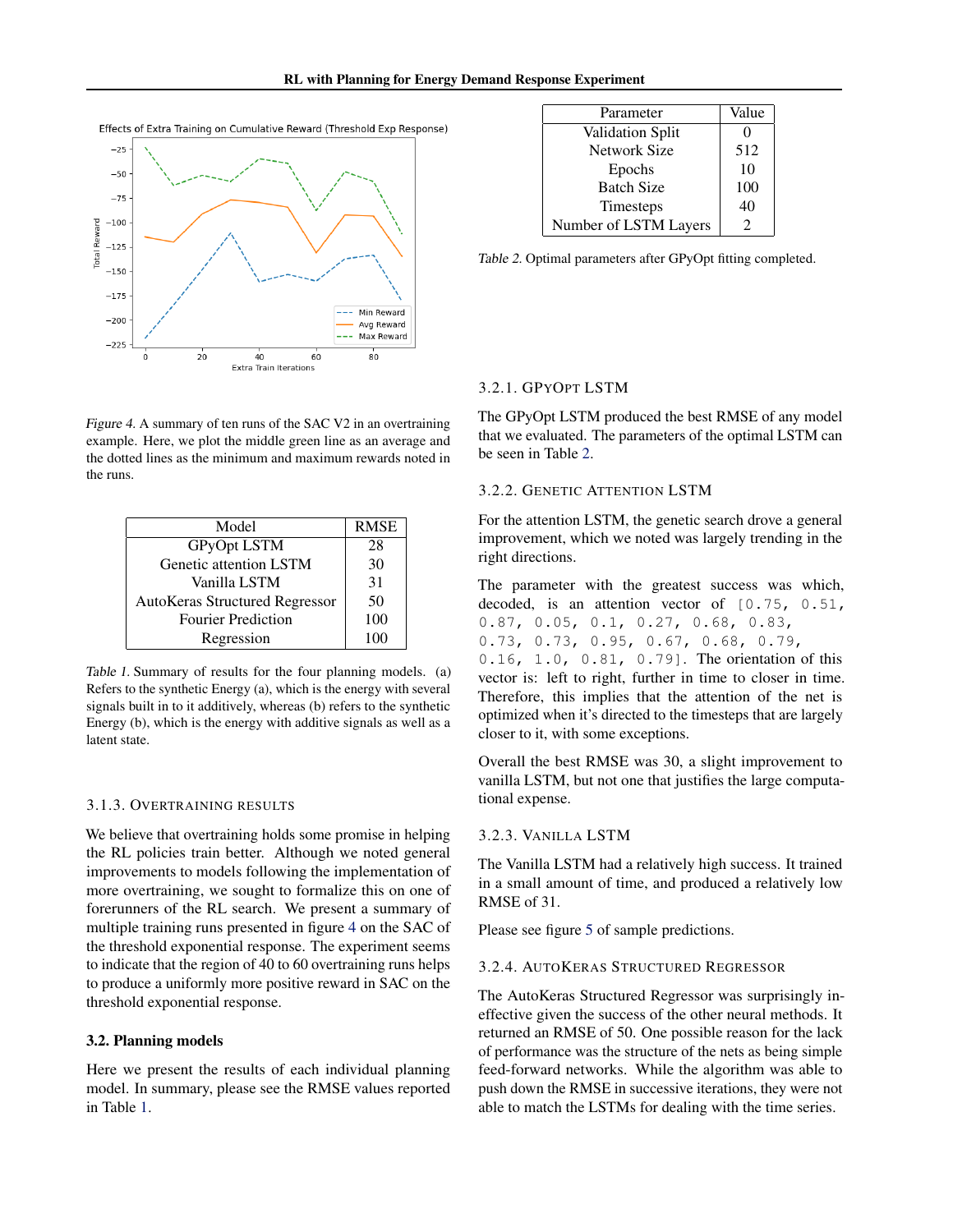<span id="page-6-0"></span>

Figure 5. Predictions (blue) from the test set of the vanilla LSTM against test Energy values (orange). Plotted is Energy (a).



Figure 6. Frequency domain of the Fourier transform.

### 3.2.5. FOURIER ANALYSIS

The Fourier Analysis was surprisingly effective given the small amount of input it required. With just the Energy variable as an input, it was able to reconstruct the signal with relative ease. Please see figure 6 for a printout of the spectral analysis for the reading ease of the reader. With an RMSE of 99 on the energy (a) set and 166 on the energy (b) set, it is not nearly enough to use as a prediction by itself (plus, insofar as planning would go, incorporating points into the prediction would be a challenge) but it would be interesting to try to incorporate this into a neural model.

### 3.2.6. REGRESSIONS

We have results from linear regressions to serve as a baseline above which to improve. Here, our best model appears to be  $y_t \sim b_t + p_t$ , (please see Figure 7) and inclusion of an autoregressive term seems to strictly worsen the predictions. We believe that this is because predicting a longer horizon propogated uncertainty through the end of the prediction.

Interestingly, the regression suffered little from the transition



Figure 7. Prediction (blue) with actual (orange) for test set of energy demand.

from Energy (a) to Energy (b). Both register an RMSE of nearly 100.

# 4. Proposed Experimental timeline

We observe two experimental units for a period of five months, from August to December. We am interested in estimating the causal effects of two distinct reinforcement learning architectures,  $RL_j$ , for  $j \in \{1, 2\}$ , in addition to the causal effect of combining reinforcement learning with behavioural feedback from the Social Cognitive Model.

We estimate seasonality effects at period  $t(\delta_t)$  and improvements in learning due to the accumulation of observations  $(\Omega_t)$ , by taking the average difference between performance across all conditions at time t and  $t_{-1}$ . We also estimate the effect of incorporating parameters from the social cognitive model by comparing observations *within* a single RL architecture, controlling for seasonality. Finally, we causally identify the effect of each  $RL_j$ , which is the difference between the score for  $RL_j$  versus  $RL_j$ , and the difference in scores between  $RL_j$  and  $RL_j$ , *conditional on incorporating the social cognitive model*, controlling for seasonality in each case.

| Month     | Group 1     | Group 2       | Control |
|-----------|-------------|---------------|---------|
| July      | — System ID |               |         |
| August    | $RL_2$      | $RL_1$ + plan |         |
| September | $RL_1$      | $RL_2$ + plan |         |

Table 3. Experimental Timeline in which we compare two different RL architectures and the effect of a planning model.

We then use later experimental periods to train the model on smaller subsets of our experimental subjects: smaller groups and then at the individual scale.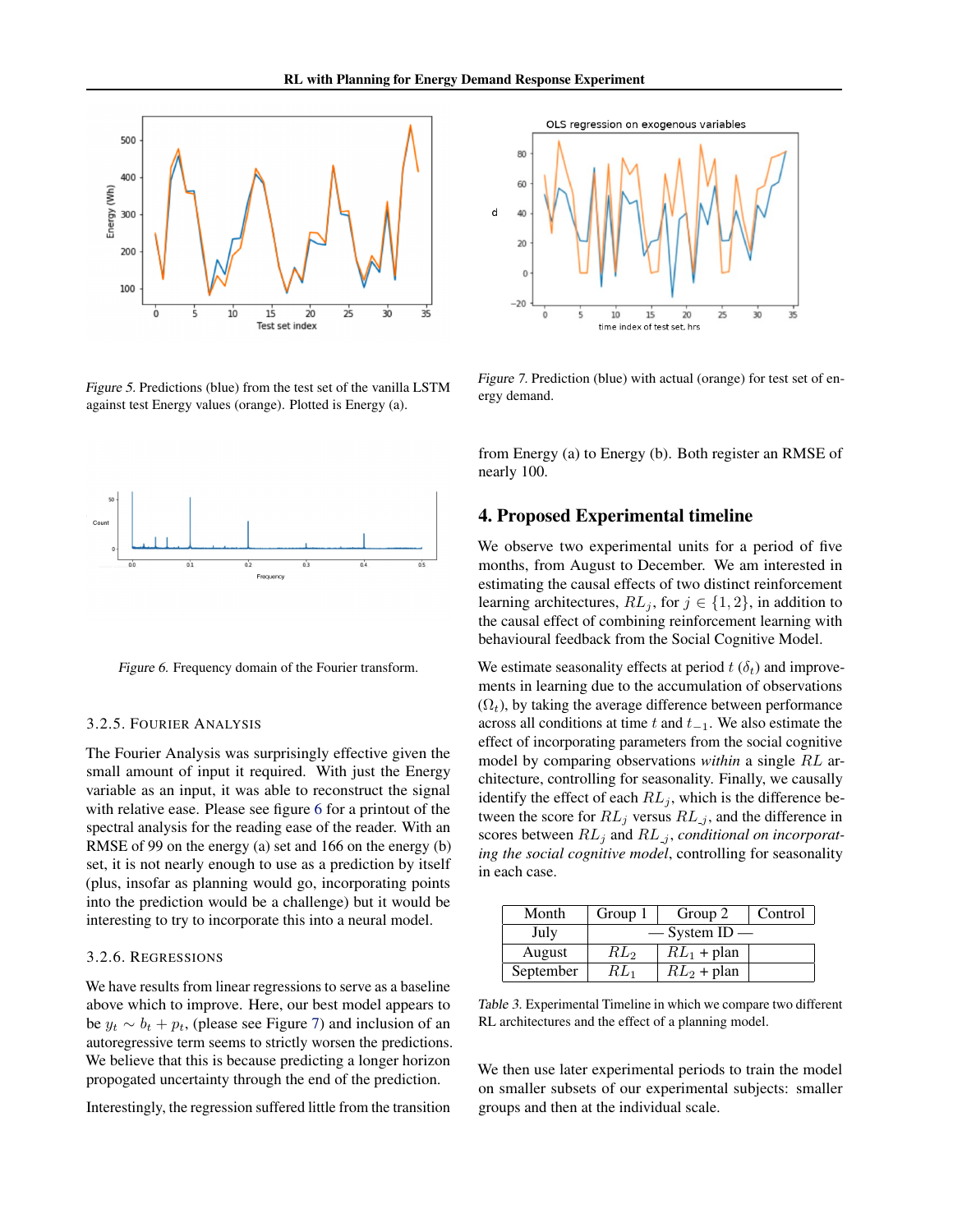# <span id="page-7-0"></span>5. Discussion and Conclusion

# 5.1. RL Architectures

Of the three architectures, BCQL seems clearly far behind the others. We believe that an aspect of BCQL that we thought was a strength is actually a weakness: the batch that it fills to train off-policy. Because it needs to fill up the batch, it needs to explore the environment a bit before stepping or learning. Small sizes of the batch might prediscpose it to parts of the action space that are underexplored, and large sizes of the batch might mean that it is more data hungry than we thought it would be.

Our neural architecture search in the RL policies was relatively ad-hoc: larger hidden states and smaller batch sizes seems to improve the outcomes, and so we tended to gravitate towards them. However, we did not have the bandwidth to do a formal parameter search.

### 5.2. Planning model

In terms of technical lessons, it is unclear to us whether the computational investment in the Genetic Attention LSTM was worth it. We believe that it might have continued to trend in the decreasing direction, but the vanilla LSTM was nearly as good, and probably more flexible.

The experiments in out of the box AutoML were mixed, with the GPyOpt returning a huge improvement over the vanilla models, and AutoKeras returning an score in the middle of the pack. We hypothesize that the recurrent models that GPyOpt was optimizing with were able to push the RMSE down far, whereas the feed-forward networks in AutoKeras had a threshold of performance that was difficult to push forward from. Ultimately, we do not know how similar to real data our synthetic data was, but we hope that this project lent at least some insights on models to carry forward.

# References

- Ayres, I., Raseman, S., and Shih, A. Evidence from Two Large Field Experiments that Peer Comparison Feedback Can Reduce Residential Energy Usage. *The Journal of Law, Economics, and Organization*, 29(5):992–1022, 08 2012. ISSN 8756-6222. doi: 10.1093/jleo/ews020. URL <https://doi.org/10.1093/jleo/ews020>.
- Comstock, O. and Jarzomski, K. Consumption and saturation trends of residential miscellaneous end-use loads. *ACEEE Summer Study on Energy Efficiency in Buildings, Pacific Grove, CA, USA*, 2012.
- Cowley, B., Moutinho, J. L., Bateman, C., and Oliveira, A. Learning principles and interaction design for "green my place": A massively multiplayer serious game. *Entertainment Computing*, 2(2):103 – 113, 2011. ISSN 1875-9521.

doi: https://doi.org/10.1016/j.entcom.2011.01.001. URL [http://www.sciencedirect.com/science/](http://www.sciencedirect.com/science/article/pii/S1875952111000024) [article/pii/S1875952111000024](http://www.sciencedirect.com/science/article/pii/S1875952111000024). Serious Games Development and Applications.

- Fernando, T., Denman, S., Sridharan, S., and Fookes, C. Soft+ hardwired attention: An lstm framework for human trajectory prediction and abnormal event detection. *Neural networks*, 108:466–478, 2018.
- Haarnoja, T., Zhou, A., Abbeel, P., and Levine, S. Soft actor-critic: Off-policy maximum entropy deep reinforcement learning with a stochastic actor. *arXiv preprint arXiv:1801.01290*, 2018.
- Jin, H., Song, Q., and Hu, X. Auto-keras: An efficient neural architecture search system. In *Proceedings of the 25th ACM SIGKDD International Conference on Knowledge Discovery & Data Mining*, pp. 1946–1956, 2019.
- Knudde, N., van der Herten, J., Dhaene, T., and Couckuyt, I. Gpflowopt: A bayesian optimization library using tensorflow. *arXiv preprint arXiv:1711.03845*, 2017.
- Konstantakopoulos, I. C., Ratliff, L. J., Jin, M., and Spanos, C. J. Leveraging correlations in utility learning. In *2017 American Control Conference (ACC)*, pp. 5249–5256, May 2017. doi: 10.23919/ACC.2017.7963770.
- Lanzisera, S., Dawson-Haggerty, S., Cheung, H. Y. I., Taneja, J., Culler, D., and Brown, R. Methods for detailed energy data collection of miscellaneous and electronic loads in a commercial office building. *Building and Environment*, 65:170–177, 2013.
- Le, H. M., Voloshin, C., and Yue, Y. Batch policy learning under constraints. *arXiv preprint arXiv:1903.08738*, 2019.
- Li, Y., Zhu, Z., Kong, D., Han, H., and Zhao, Y. Ea-lstm: Evolutionary attention-based lstm for time series prediction. *Knowledge-Based Systems*, 181:104785, 2019.
- Mishra, S., Bordin, C., Taharaguchi, K., and Palu, I. Comparison of deep learning models for multivariate prediction of time series wind power generation and temperature. *Energy Reports*, 6:273–286, 2020.
- Papaioannou, T. and Stamoulis, G. Teaming and competition for demand-side management in office buildings. volume 2018-January, pp. 332–337, 2018. doi: 10.1109/SmartGridComm.2017.8340734. URL [https://www.scopus.com/inward/](https://www.scopus.com/inward/record.uri?eid=2-s2.0-85041942675&doi=10.1109%2fSmartGridComm.2017.8340734&partnerID=40&md5=1566057fd32f9fc730fb497d9eee4c17) [record.uri?eid=2-s2.0-85041942675&](https://www.scopus.com/inward/record.uri?eid=2-s2.0-85041942675&doi=10.1109%2fSmartGridComm.2017.8340734&partnerID=40&md5=1566057fd32f9fc730fb497d9eee4c17) [doi=10.1109%2fSmartGridComm.](https://www.scopus.com/inward/record.uri?eid=2-s2.0-85041942675&doi=10.1109%2fSmartGridComm.2017.8340734&partnerID=40&md5=1566057fd32f9fc730fb497d9eee4c17) [2017.8340734&partnerID=40&md5=](https://www.scopus.com/inward/record.uri?eid=2-s2.0-85041942675&doi=10.1109%2fSmartGridComm.2017.8340734&partnerID=40&md5=1566057fd32f9fc730fb497d9eee4c17) [1566057fd32f9fc730fb497d9eee4c17](https://www.scopus.com/inward/record.uri?eid=2-s2.0-85041942675&doi=10.1109%2fSmartGridComm.2017.8340734&partnerID=40&md5=1566057fd32f9fc730fb497d9eee4c17).